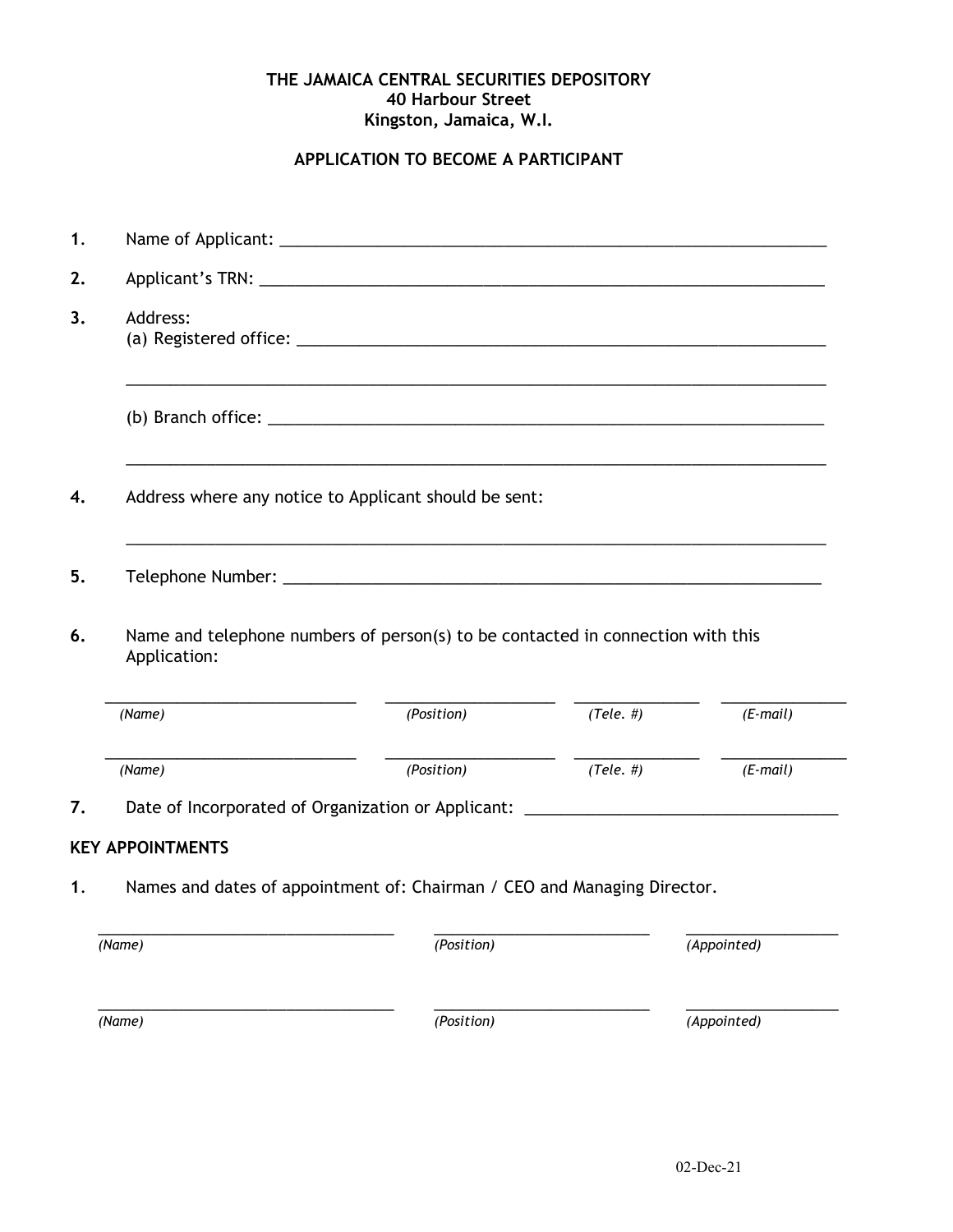**2**. Name and dates of appointment of all Directors including non-Executive Directors (The latter to be identified as such):

| (Name)                                                                                            | (Position) | (Appointed) |  |
|---------------------------------------------------------------------------------------------------|------------|-------------|--|
| (Name)                                                                                            | (Position) | (Appointed) |  |
| (Name)                                                                                            | (Position) | (Appointed) |  |
| (Name)                                                                                            | (Position) | (Appointed) |  |
| <b>ORGANIZATION &amp; HISTORY</b>                                                                 |            |             |  |
| 1. How long has the Applicant been in business? ________________________________                  |            |             |  |
| 2. Type of organization: Corporation Partnership Sole Proprietorship Limited Liability<br>Company |            |             |  |
|                                                                                                   |            |             |  |
|                                                                                                   |            |             |  |
| 4. Please furnish information on ownership and organization structure:                            |            |             |  |
|                                                                                                   |            |             |  |
| <b>AUDITING</b>                                                                                   |            |             |  |

Please identify the Applicant's independent auditors for the last three years and name(s) of person(s) in charge of the Applicant's audits who may be contacted by the JCSD.

| <b>Auditing Firm</b> | <b>Contact Name</b> | Telephone # |
|----------------------|---------------------|-------------|
|                      |                     |             |
|                      |                     |             |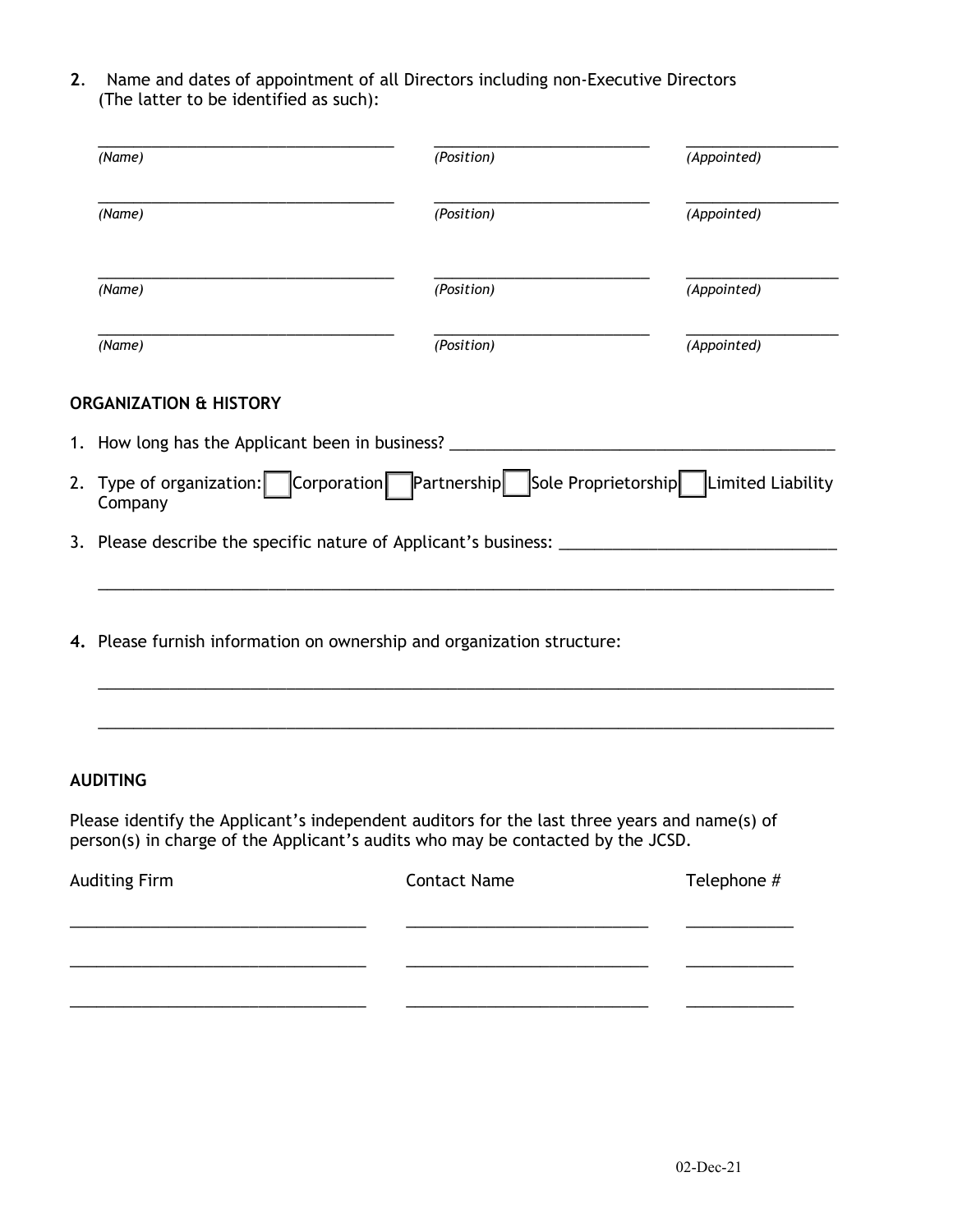### **BANKING**

Applicant is required to establish a minimum of J\$500,000 available line of credit with a commercial bank payable to the Jamaica Central Securities Depository Limited. Please identify the bank with which Applicant has established this facility.

\_\_\_\_\_\_\_\_\_\_\_\_\_\_\_\_\_\_\_\_\_\_\_\_\_\_\_\_\_\_\_\_\_\_\_\_\_\_\_\_\_\_\_\_\_\_\_\_\_\_\_\_\_\_\_\_\_\_\_\_\_\_\_\_\_\_\_\_\_\_\_\_\_\_\_\_\_\_\_\_\_\_\_\_\_\_

### **AUTHORIZED SIGNATORIES**

Please supply a sample of signatures of persons at the Applicant who are authorized to sign on behalf of the Applicant's firm.

# **CONTACTS**

Please provide the names and telephone number of person(s) whom the JCSD can contact regarding issues relating to the day-to-day operations.

\_\_\_\_\_\_\_\_\_\_\_\_\_\_\_\_\_\_\_\_\_\_\_\_\_\_\_\_\_\_\_\_\_\_\_\_\_\_\_\_\_\_\_\_\_\_\_\_\_\_\_\_\_\_\_\_\_\_\_\_\_\_\_\_\_\_\_\_\_\_\_\_\_\_\_\_\_\_\_\_\_\_\_\_\_\_

| (Name) | (Position) | $(Tele. \#)$ | $(E$ -mail) |
|--------|------------|--------------|-------------|
| (Name) | (Position) | $(Tele. \#)$ | $(E$ -mail) |
| (Name) | (Position) | $(Tele. \#)$ | $(E$ -mail) |

# **FINANCIAL**

1. Total Excess Net Free Capital and stockholders' Equity at Applicant's last fiscal year end.

| Fiscal Year End | <b>Excess Net Free Capital</b> | Shareholders' Equity |
|-----------------|--------------------------------|----------------------|
|                 |                                |                      |

## 2. Financial Material Required:

- (a) Most recent audited financial statements issued including balance sheet and P & L statement.
- (b) Please submit a copy of the latest Annual Report and Accounts, if applicable.